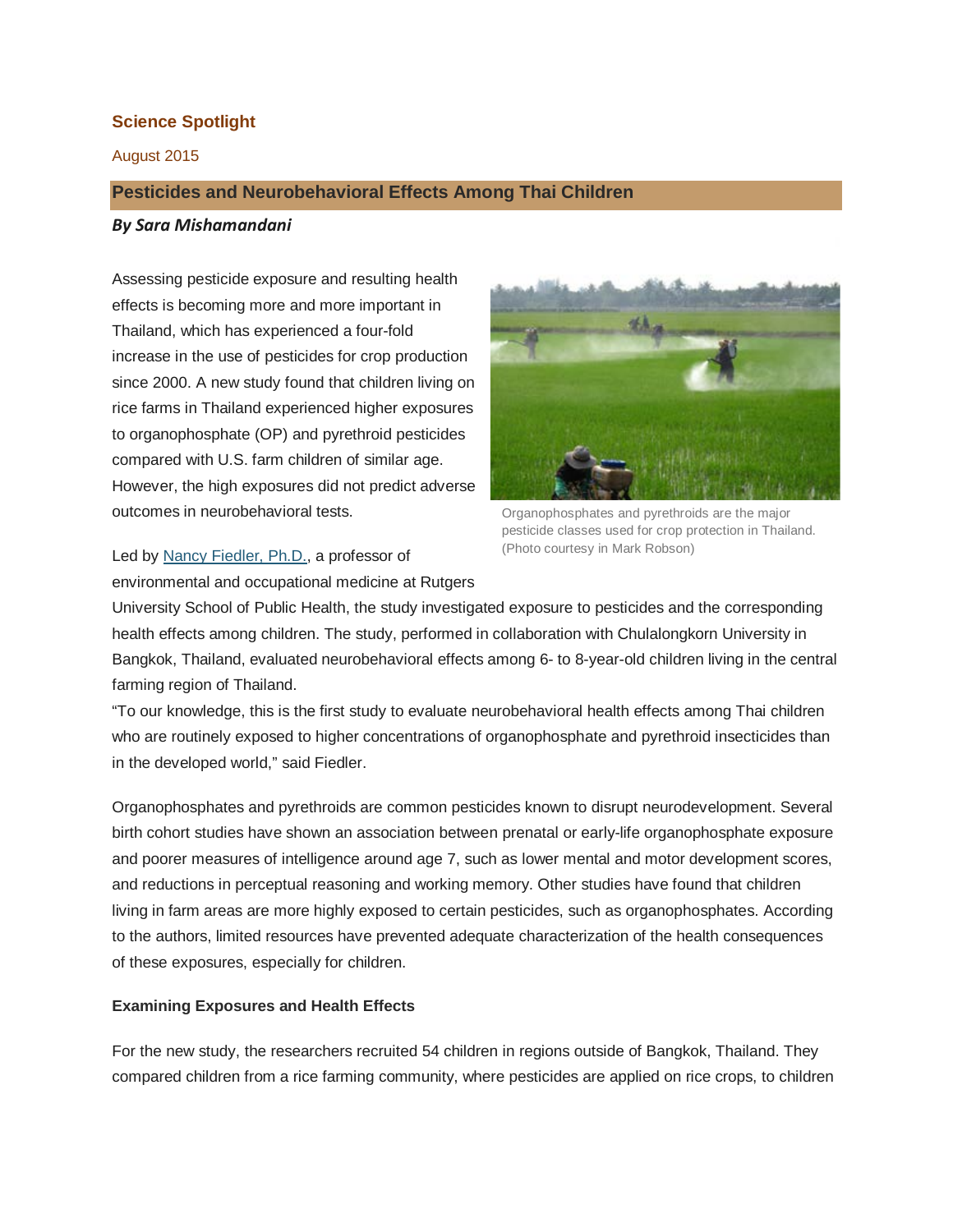from a shrimp aquaculture farming community, which requires little to no use of pesticides. In both groups, pyrethroid pesticides were used by households for mosquito control.

Each participant completed a set of neurobehavioral tests six months apart during high and low pesticide use seasons, based on the rice farming schedule. On the morning of each neurobehavioral appointment, urine samples were collected to measure pesticide metabolites, a way to estimate pesticide exposure.

#### **Assessing the Differences**

Compared to the children living on aquaculture farms, rice farm participants had significantly greater organophosphate and pyrethroid metabolite concentrations indicative of exposure. For most of the metabolites, there were no significant differences between high and low use time periods. One pyrethroid metabolite, DCCA, was higher in rice participants only in the high use season. There were several high values for both groups of participants during the low use season, which are likely from pyrethroid use in households to control mosquitos.

Despite significantly greater metabolite concentrations as compared with the aqua farm participants, rice farm participants didn't show significantly worse neurobehavioral performance during high or low pesticide use seasons. Previous studies have also shown that concurrent OP exposures are not associated with reduced mental development and that prenatal exposure may be more predictive of adverse neurological effects.

Although differences were not significant, the authors add that small differences in the results suggest that they cannot rule out small to modest adverse effects on some neurobehavioral tests in the children from the rice farming community. They posit that a larger sample size and better markers of prenatal and early childhood exposure are needed to adequately assess the health impacts.

"Although it was assumed that exposure would decline during seasons when OP pesticides are not applied as frequently in the rice fields, this was not reflected in the biomarkers measured in this study, implying that these children are consistently exposed throughout the year," said Fiedler. "This study also highlights the importance of developing and collecting measures of chronic exposure



A Thai research assistant (right) is conducting a computerized neurobehavioral test known as the Behavioral Assessment Research System with a child in the study. A significant part of this project also involved building capacity among the Thai faculty and graduate students at Chulalongkorn University to conduct these human studies. (Photo courtesy of Nancy Fiedler)